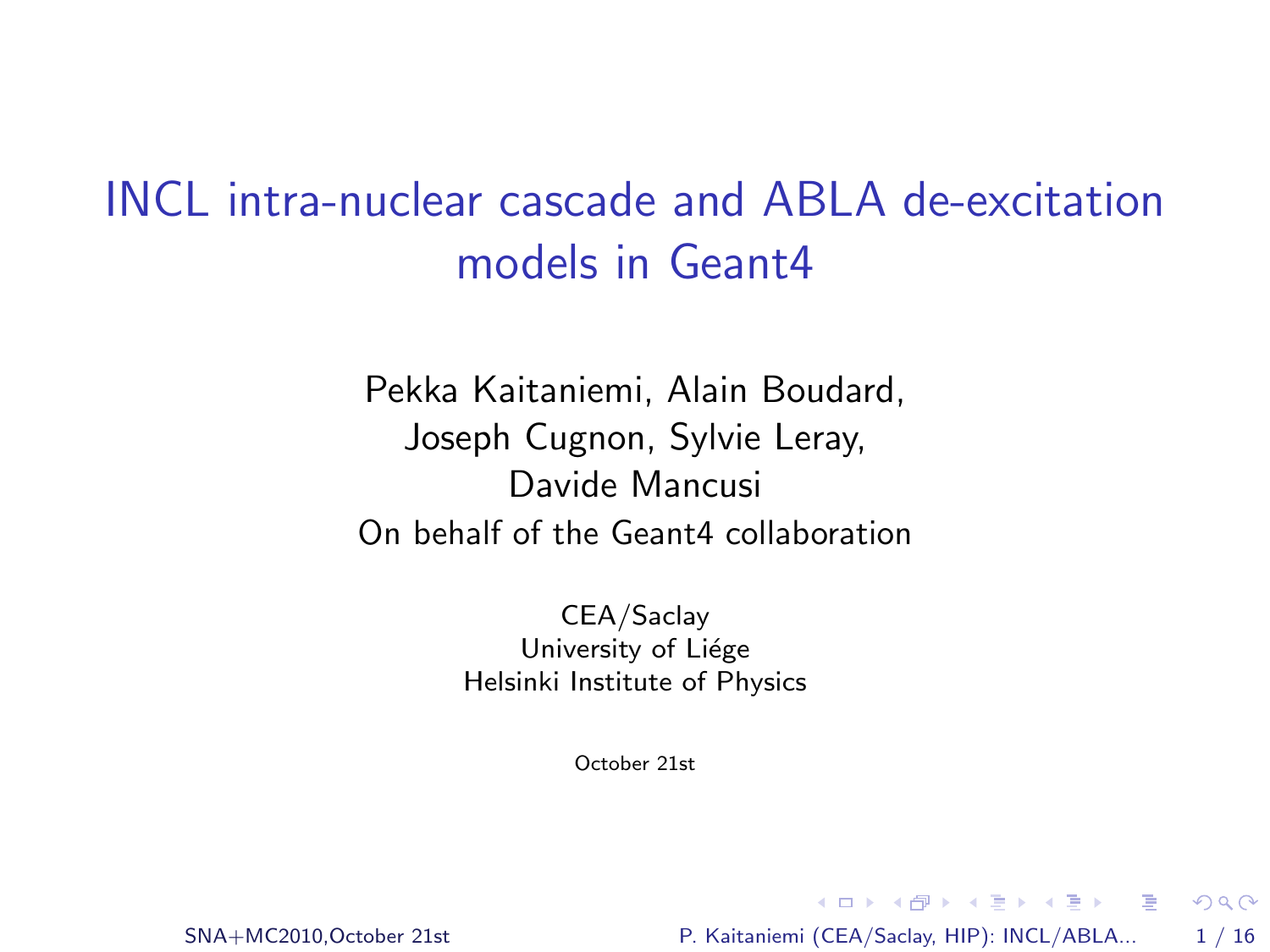#### **Contents**

#### 1 **INCL/ABLA** in Geant4

#### 2 [INCL light ion extension](#page-5-0)

- [Theory](#page-5-0)
- [Neutron production](#page-7-0)
- **•** [Fragmentation](#page-9-0)
- **•** [Thick target](#page-10-0)



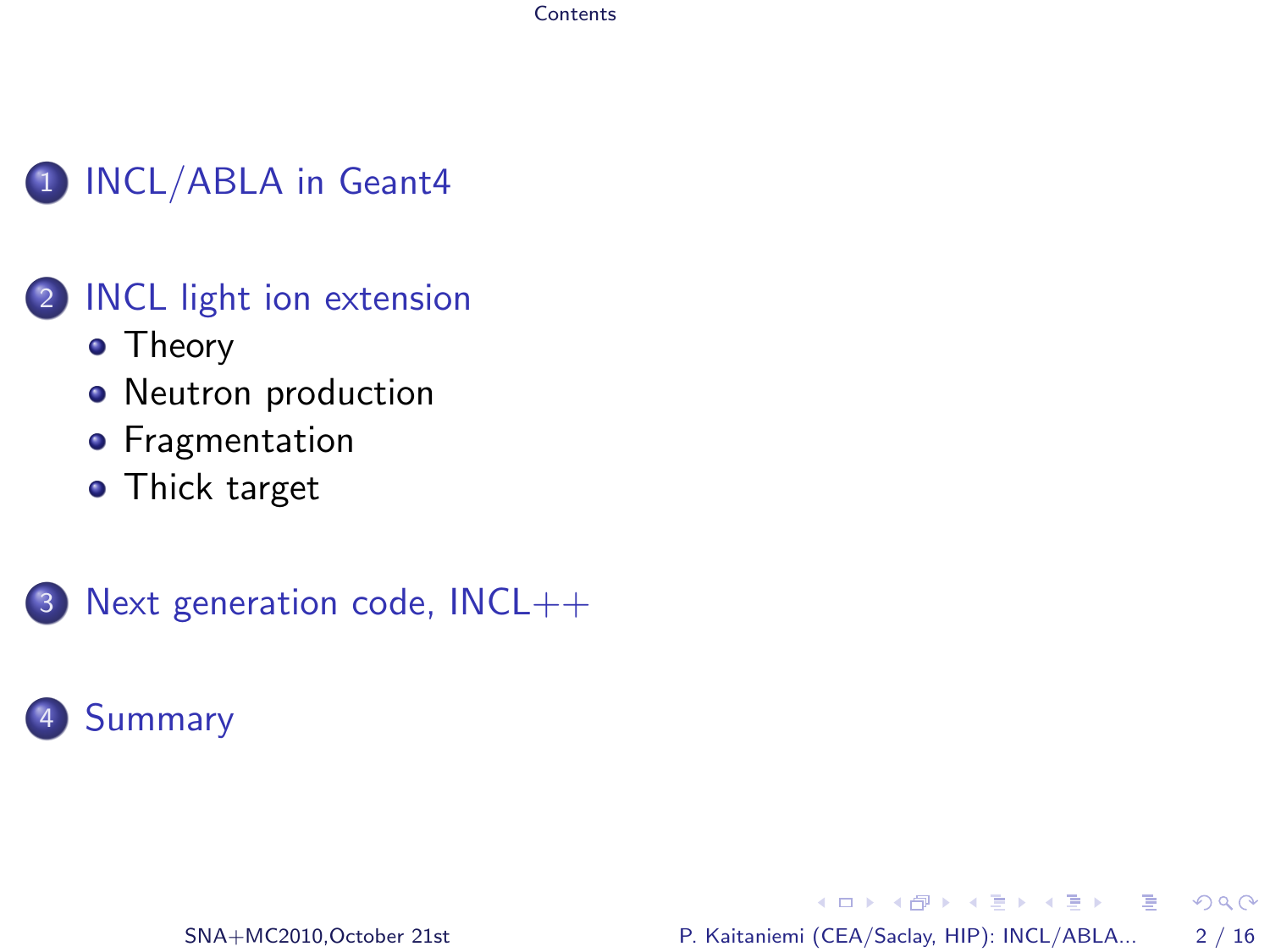<span id="page-2-0"></span>INCL/ABLA in Geant4

### INCL intra-nuclear cascade and ABLA de-excitation

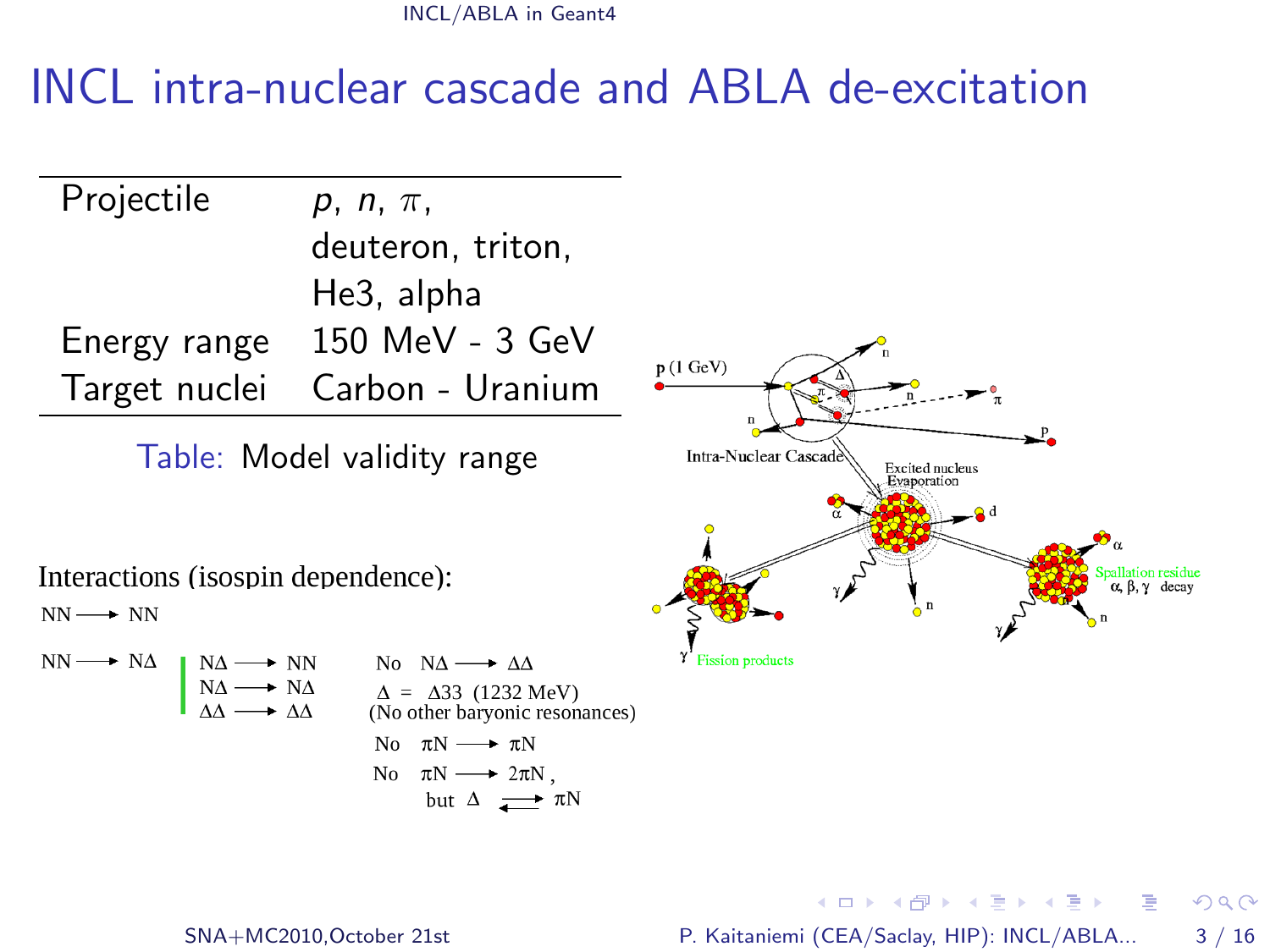# INCL physics ingredients

INCL4.2 (in Geant4):

- Realistic nuclear density (target nucleus): Woods-Saxon, Modified harmonic oscillator, Gaussian
- Track particles along straight line trajectories
- Self-consistent cascade stopping time  $(t_{stop} = f_{stop} t_c (\frac{A}{208})^{0.16})$ , where  $f_{stop} = 1, t_c = 70$  fm/c)
- Pauli blocking
- Few parameters, predictive power

Newer, not yet in Geant4:

- Light cluster emission
- Energy dependent, separate potentials for protons and neutrons
- Pion potential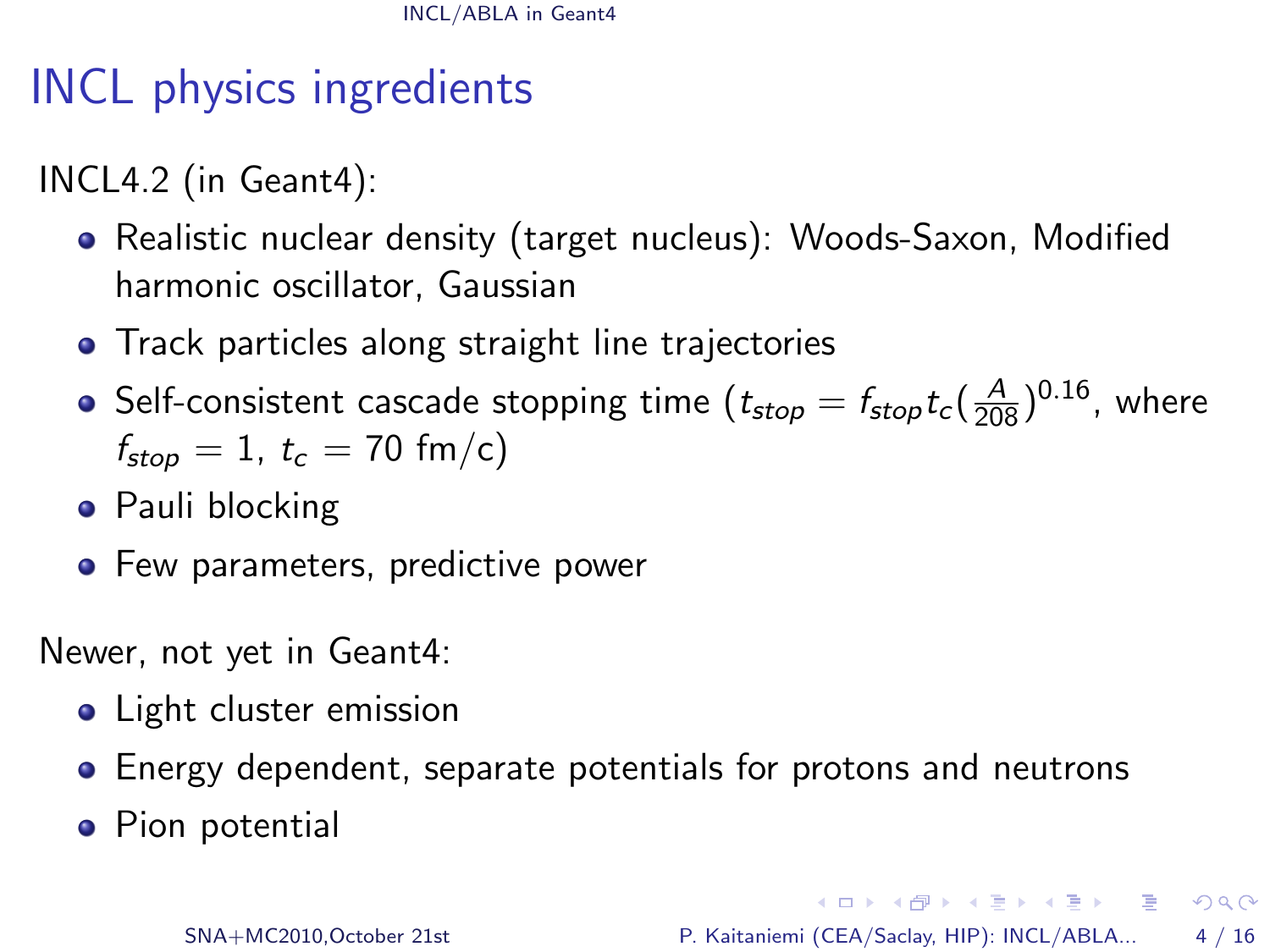# Applications

Traditional applications:

- **•** Spallation
- Accelerator driven systems (ADS)
- Nucleon/pion beams, heavy targets

Interesting future applications:

- Medical applications, treatment of cancer using  $C^{12}$  beams
- Space applications, radiation damage
- <span id="page-4-0"></span>• Ion projectiles, often light targets

Extension of the model is needed. First crude approximation: extend the light ion support up to  $C^{12}$ .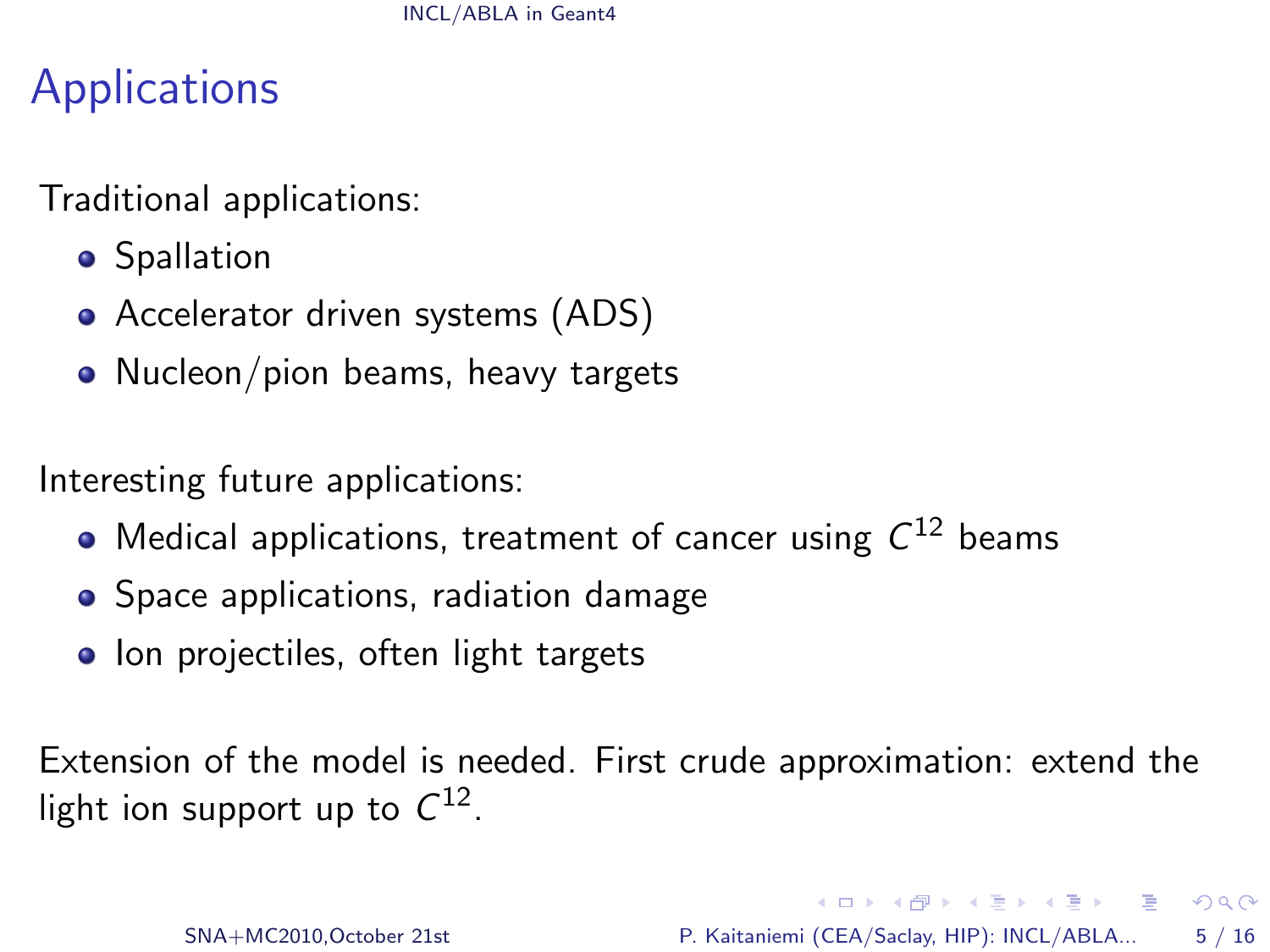# Light ion projectile

INCL light ion projectile treatment has been extended up to  $\mathcal{C}^{12}.$ 

- Projectile is a collection of independent nucleons
- Position distribution of projectile nucleons is gaussian with realistic standard deviation
- Momentum distribution is gaussian with standard deviation of 100 MeV/c

<span id="page-5-0"></span>All stable ions up to  $C^{12}$  supported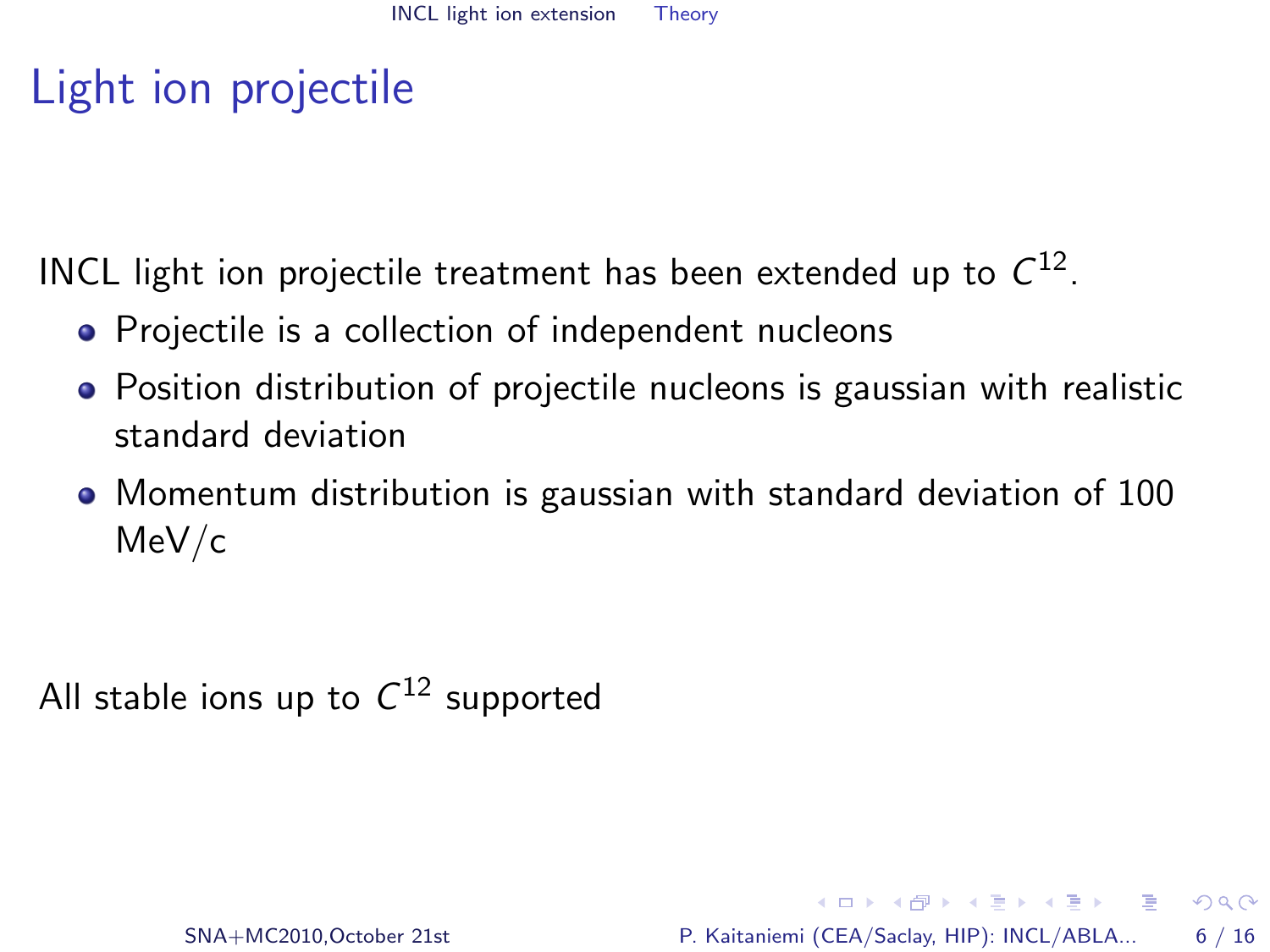# Treatment of composite projectile



- Spectator nucleons combined into spectator nucleus
	- De-excitation using Geant4 Fermi break-up
- **•** Participant nucleons start intra-nuclear cascade
- Target remnant de-excitation:
	- Light: Geant4 Fermi break-up
	- **Heavy: ABLA** fission/evaporation

<span id="page-6-0"></span> $\Omega$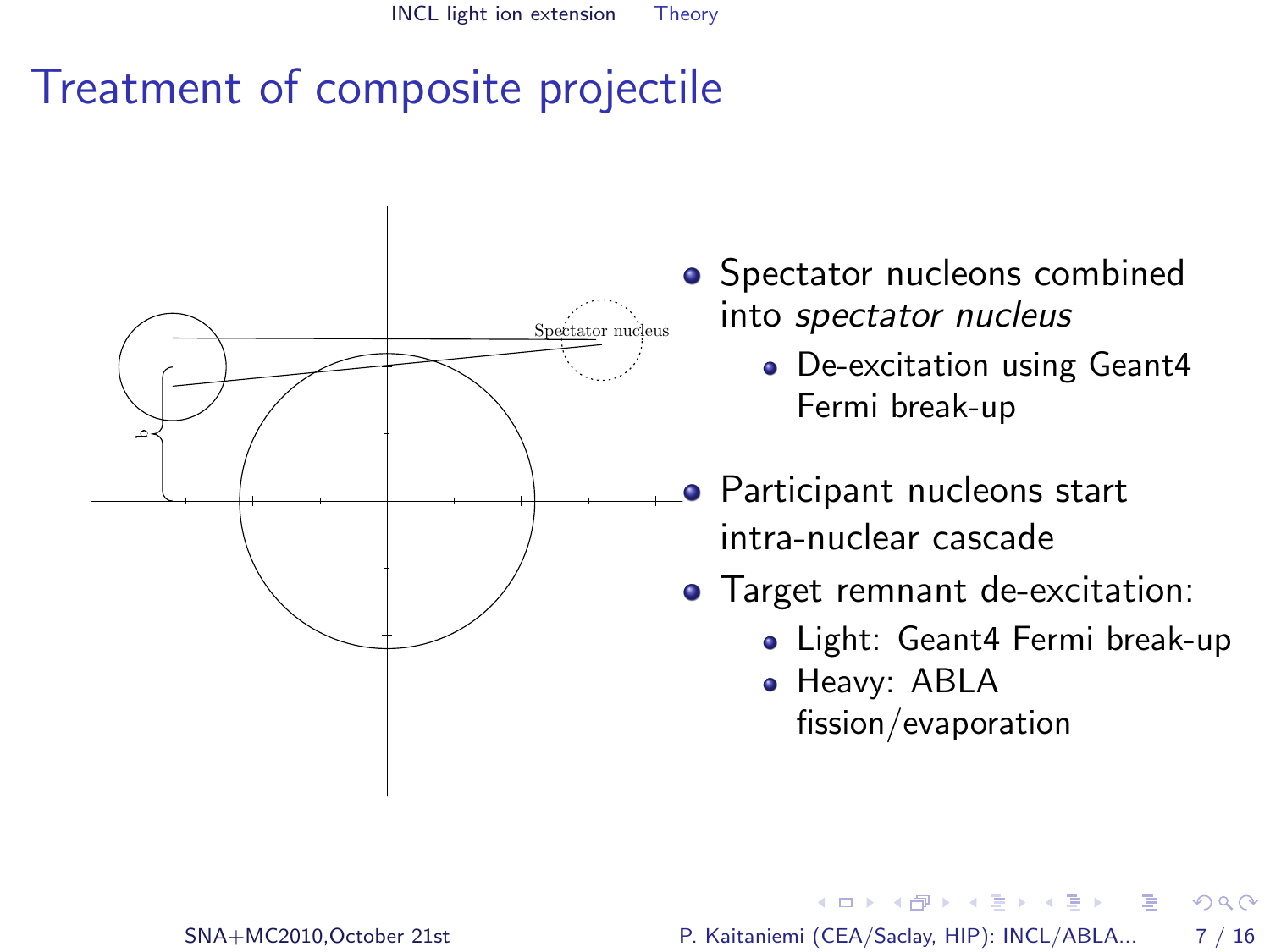<span id="page-7-0"></span>INCL light ion extension Neutron production

## Neutron production:  $C + C$  @ 135 MeV/nucleon

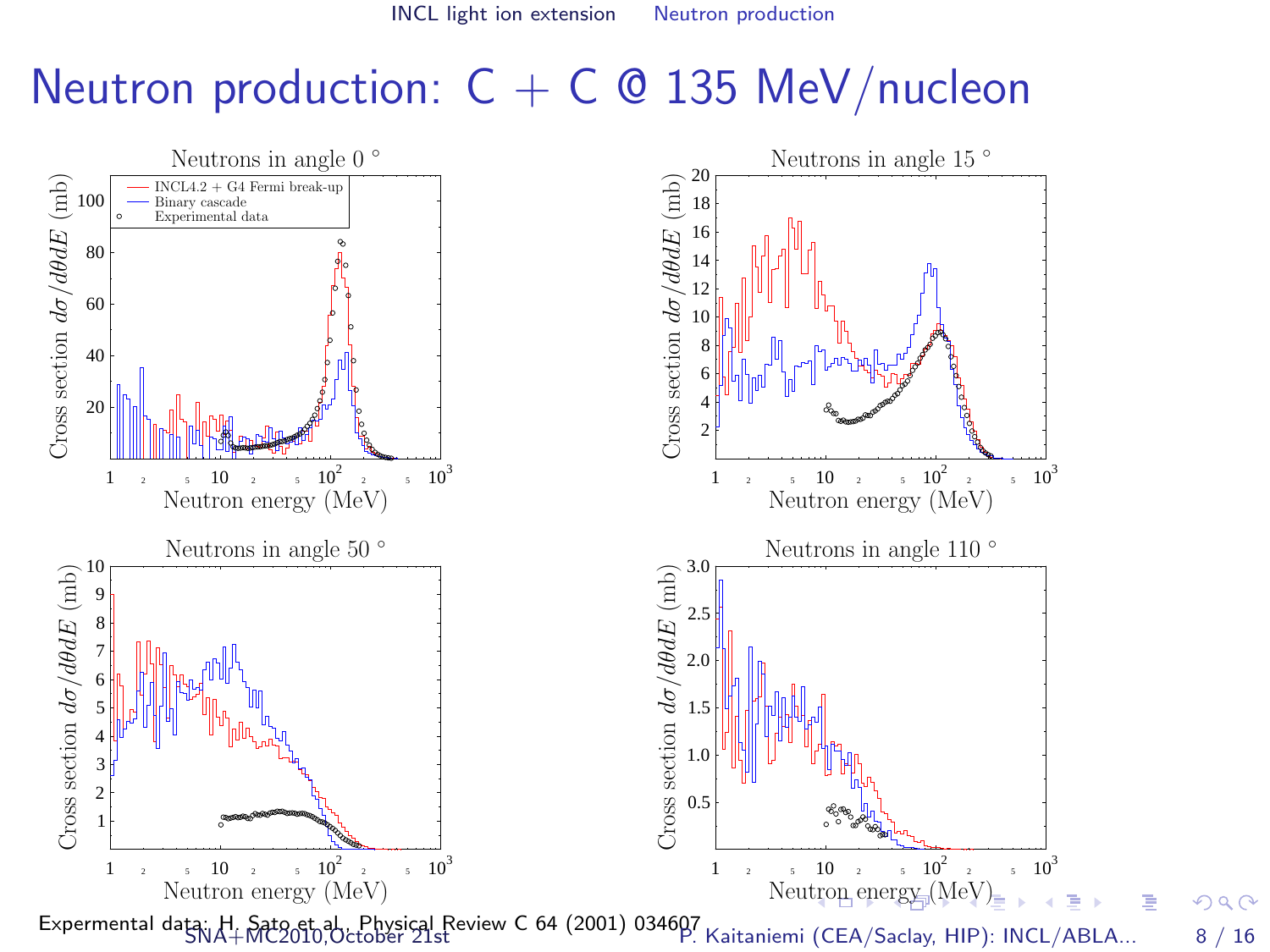<span id="page-8-0"></span>INCL light ion extension Neutron production

### Neutron production:  $C + C$  @ 290 MeV/nucleon

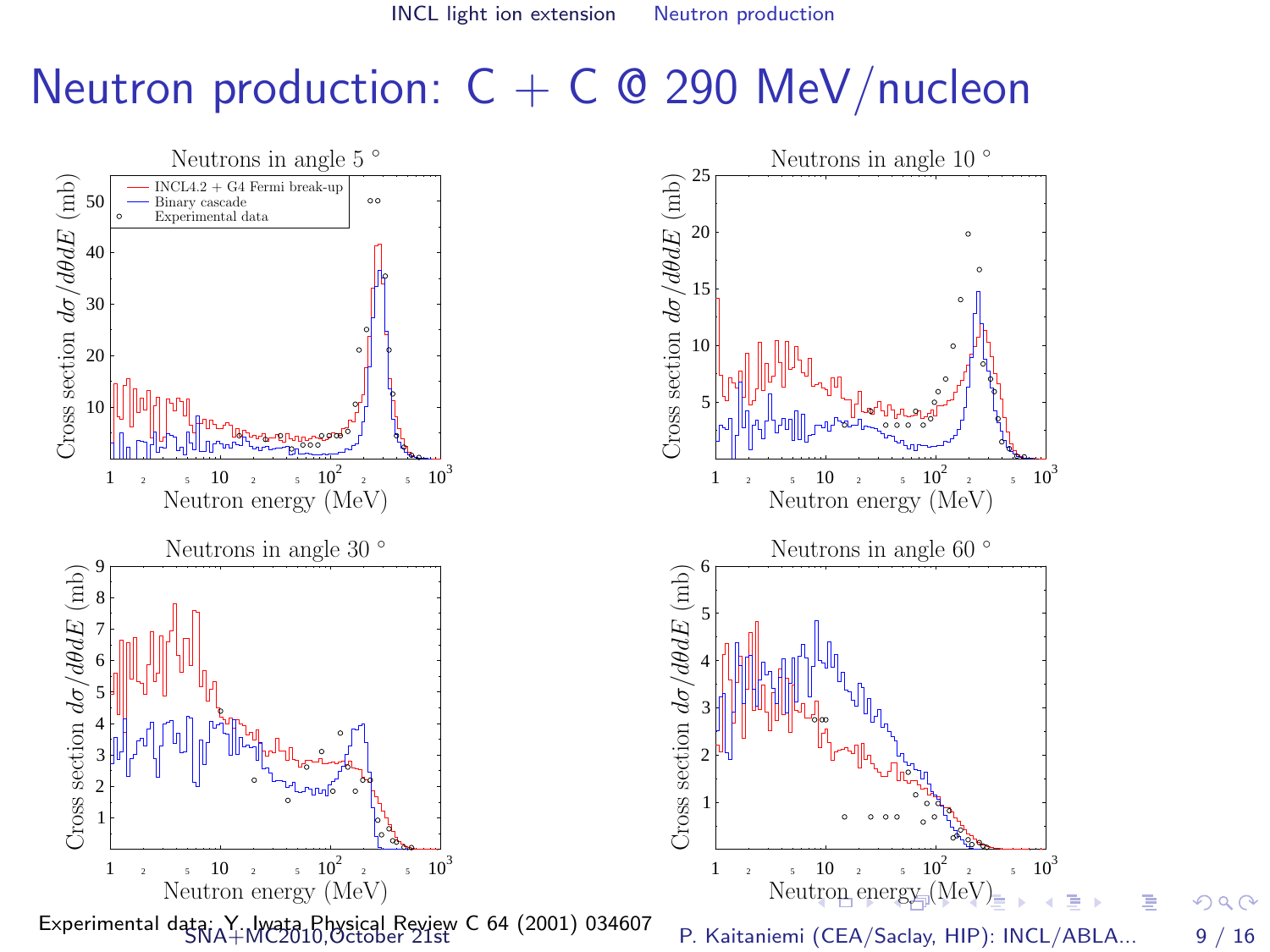INCL light ion extension Fragmentation

# Oxygen and chlorine fragmentation



Simulation using inverse kinematics:

- **•** Experiment: projectile fragmentation
- Simulation: target fragmentation

Experimental data: C. Zeitlin et al., Physical Review C 77 (2008) 034605

 $-1$   $-1$   $+$ 

医心室 医心室

<span id="page-9-0"></span> $\Omega$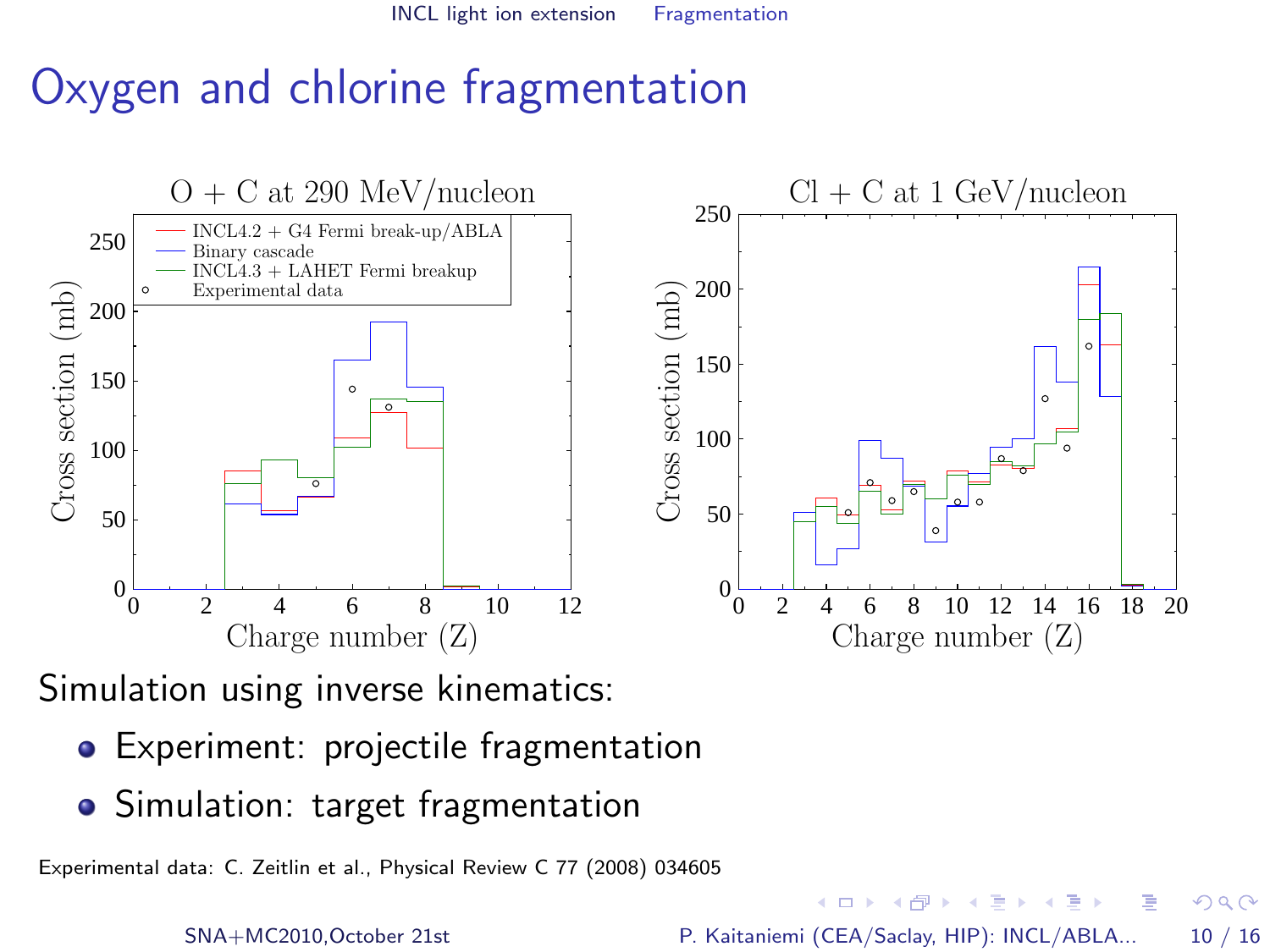INCL light ion extension Thick target

## $C +$  water (12.78 cm) @ 200 MeV/nucleon



Experimental data: K. Gunzert-Marx, H. Iwase, D. Schardt, and R.S. Simon, Secondary beam fragments produced by [20](#page-11-0)0 MeV/u  $^{12}$ C ions in water and their dose contribution in radiotherapy, New Jo[urna](#page-9-0)l [of](#page-11-0) [Ph](#page-9-0)[ysic](#page-10-0)[s](#page-11-0) [10](#page-9-0) [\(](#page-10-0)20[08](#page-12-0)[\)](#page-4-0)  $\left\{ \begin{array}{ccc} 1 & 0 & 0 \\ 0 & 1 & 0 \end{array} \right.$ 

SNA+MC2010, October 21st [P. Kaitaniemi \(CEA/Saclay, HIP\): INCL/ABLA...](#page-0-0) 11 / 16

<span id="page-10-0"></span> $\Omega$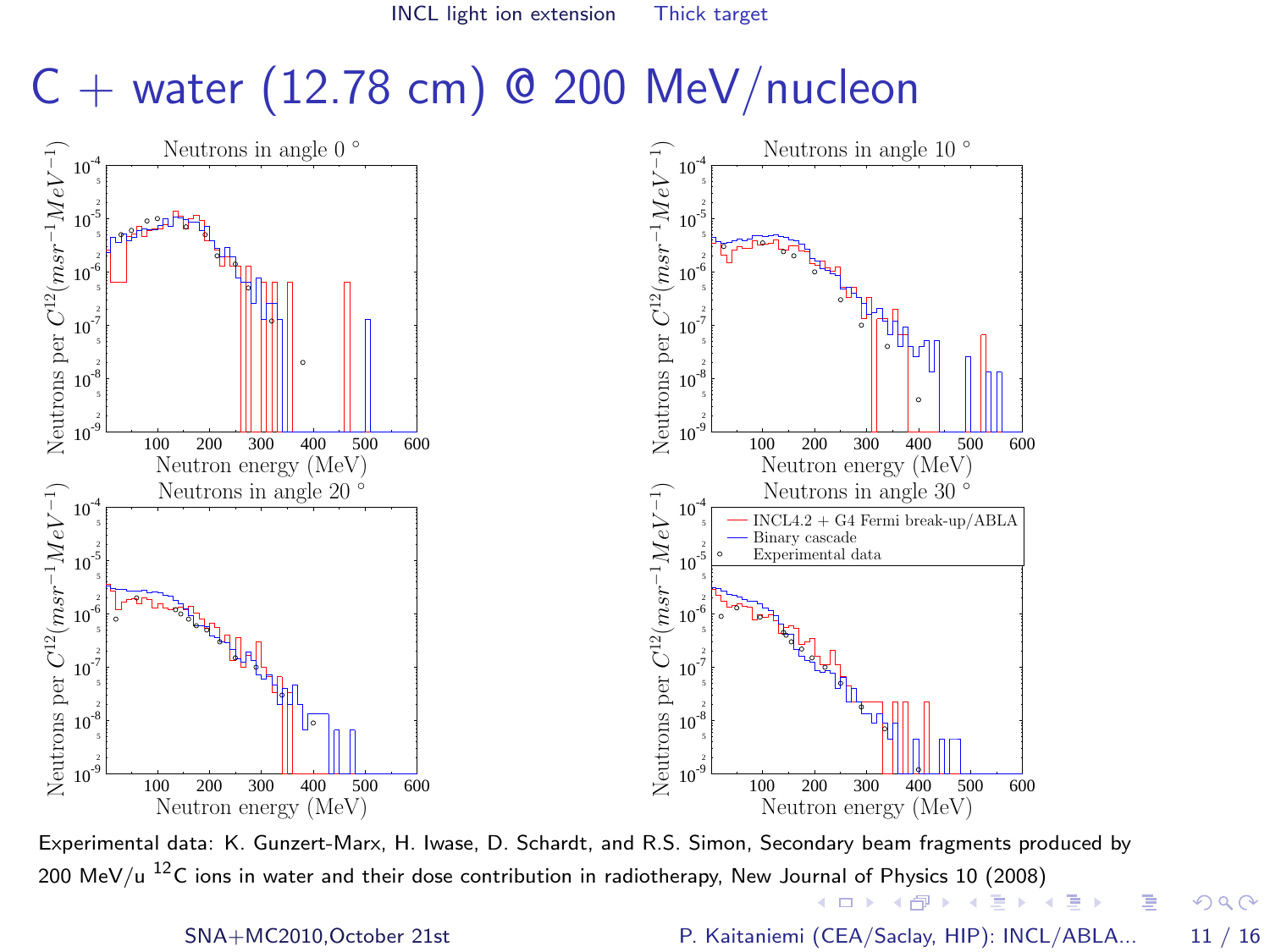# Light ion projectiles - conclusions

Status of INCL light ion projectile support:

- **•** Encouraging first results
- Need to find suitable complementary models below 50 MeV/nucleon

Current INCL light ion extension is fairly crude:

- Projectile and target are not treated symmetrically
- Collision of potentials not taken into account
- Current implementation is difficult to extend to heavier projectiles than carbon

<span id="page-11-0"></span>More radical transformation of the code is needed.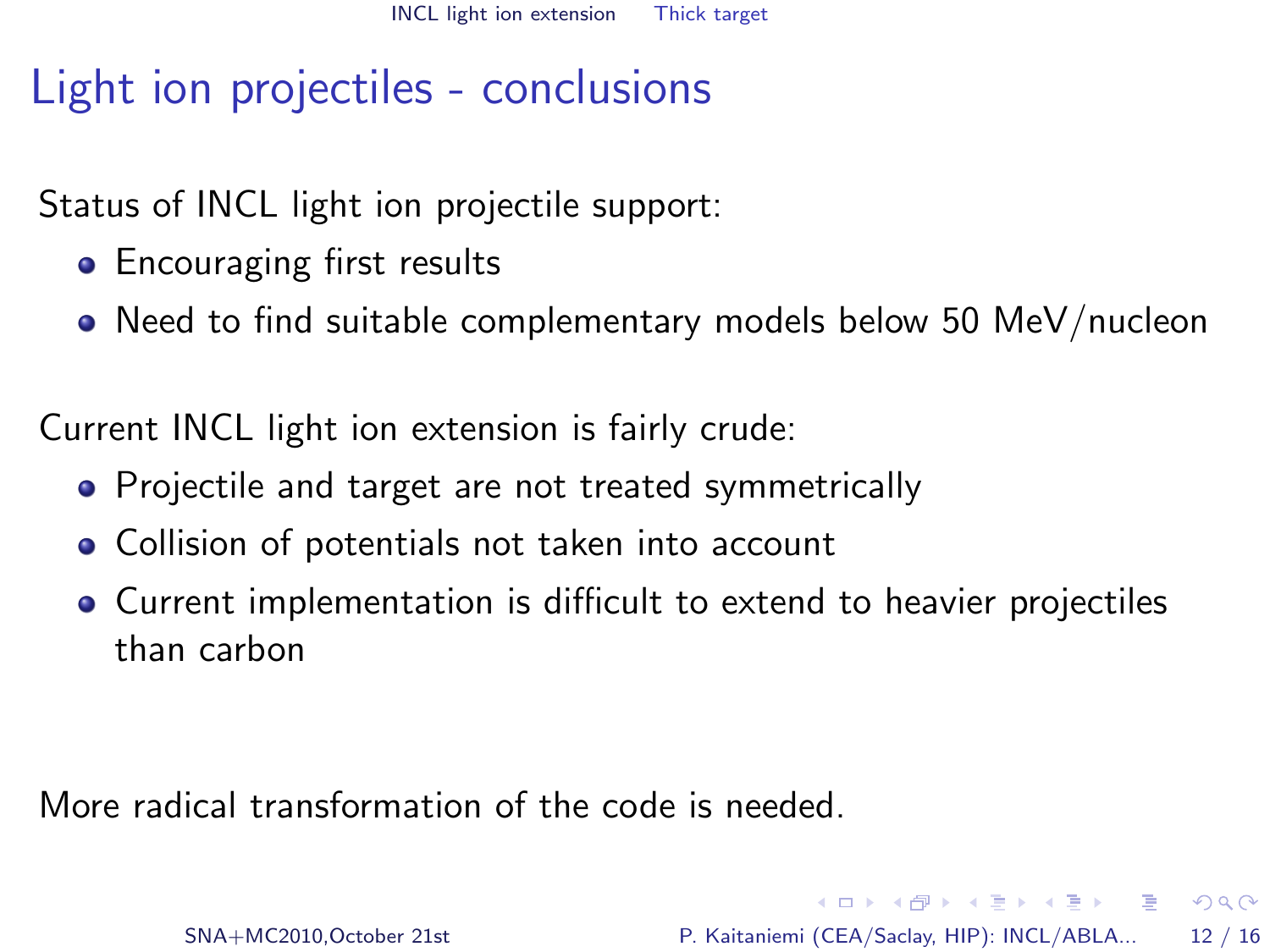Next generation code, INCL++

# $INCL++:$  real  $C++$  version of INCL

Physics features of new INCL versions have been significantly improved.

Current technical limitations:

- **FORTRAN77**
- Monolithic code
- Tight coupling between different parts of the code
- <span id="page-12-0"></span>Fragmentation to different versions or "variants"

Need to improve the "working environment" of physicists working on INCL.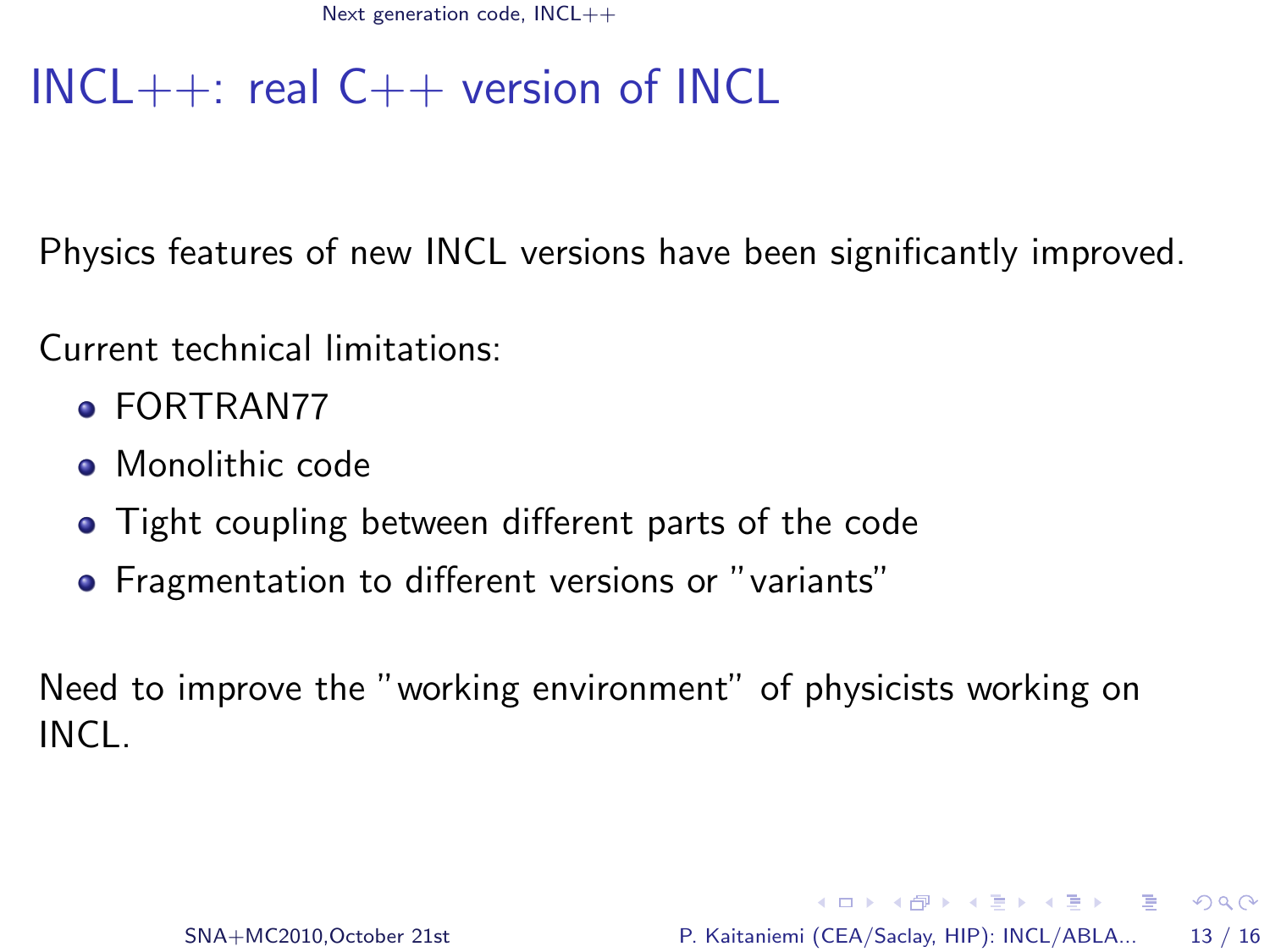Next generation code, INCL++

# Current status of INCL versions

INCL versions:

- INCL4.2 standalone code
	- **MCNPX** version
	- $\bullet$  C++ translation for Geant4
- INCL4.3 standalone code
	- INCL4.3 HI, special standalone code for light-ion reactions
- INCL4.5 standalone code (IAEA spallation benchmark)
	- MCNPX version (interface under development)
- INCL4.6 standalone code (current mainline of development)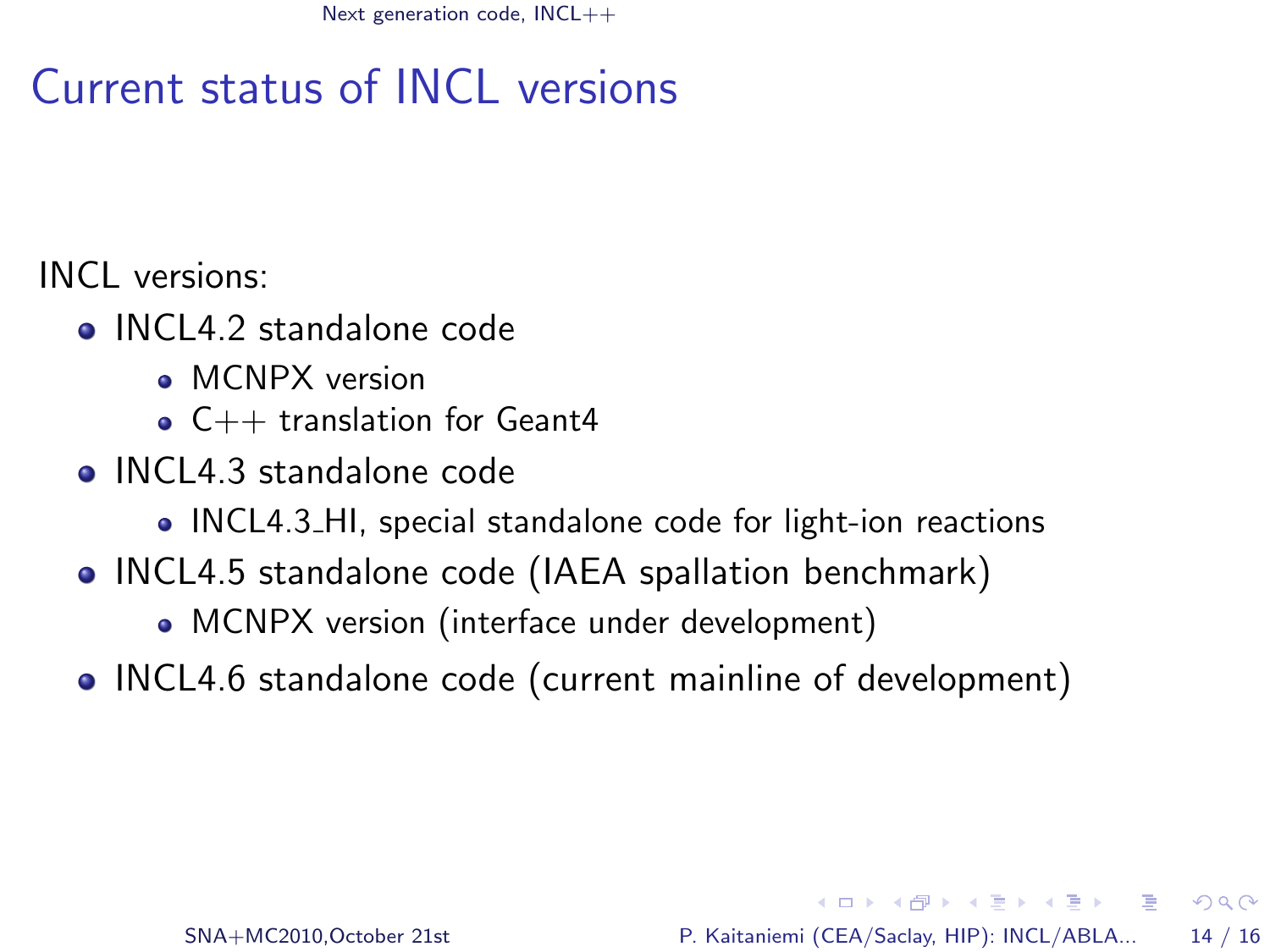# Multi-platform approach

INCL developers currently support three "distributions" of INCL:

- Standalone thin-target calculation
- o MCNPX
- **o** Geant4

 $INCL++$  must be able to suppport all three as well.

Goals:

- Single source tree that allows us to build all versions
- Solid base for future physics developments